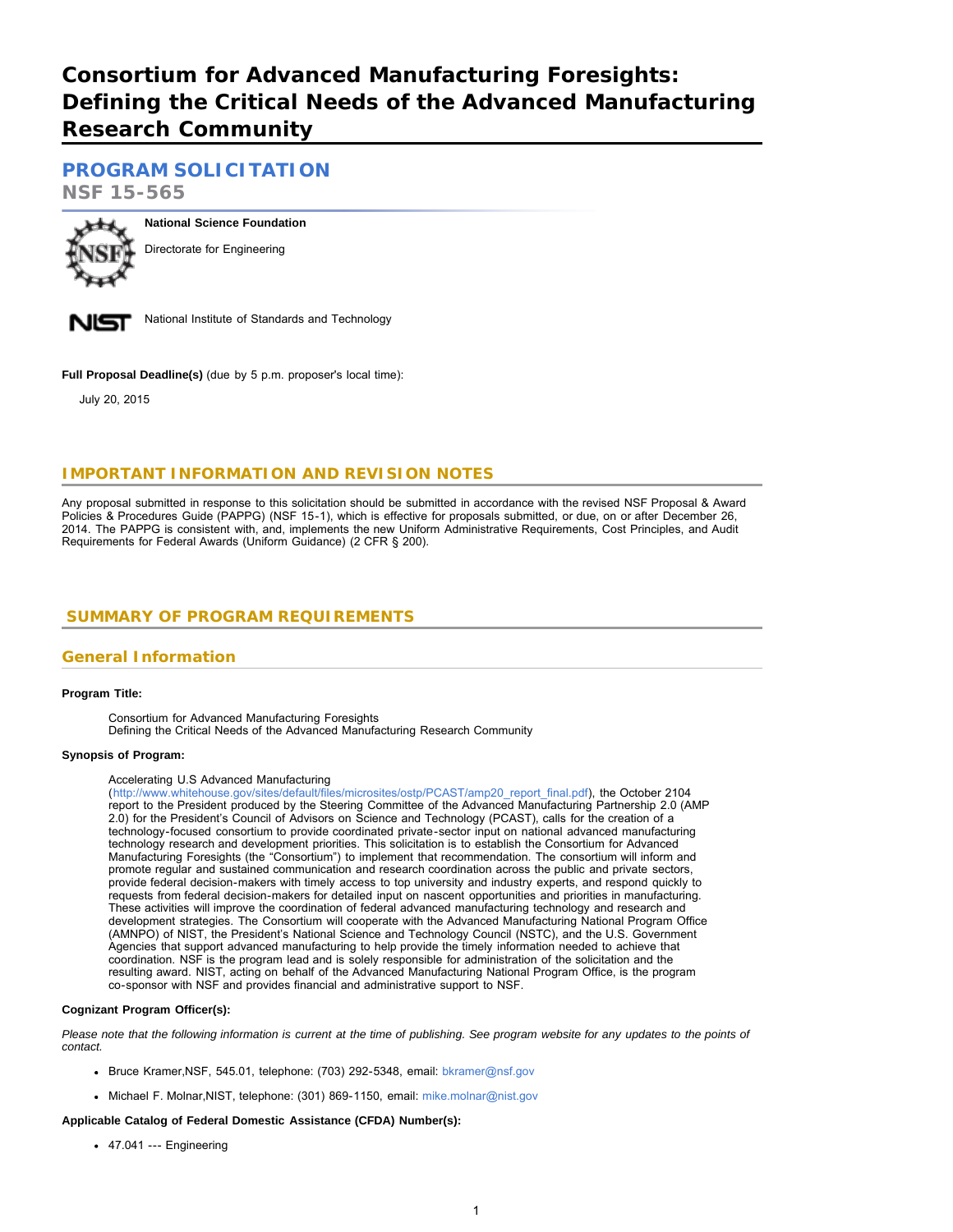# **Award Information**

#### **Anticipated Type of Award:** Cooperative Agreement

#### **Estimated Number of Awards:** 1

**Anticipated Funding Amount:** \$3,000,000 to \$6,000,000

for 36 months, subject to the availability of funds.

## **Eligibility Information**

#### **Who May Submit Proposals:**

Proposals may only be submitted by the following:

A Consortium proposal must be submitted by an existing organization that is a consortium or that represents a consortium, with a stake in basic research and education in advanced manufacturing. Such an organization may submit only one Consortium proposal. The consortium is expected to be broadbased, with membership that includes institutions of higher education with strong research track records in advanced manufacturing and other private and public sector organizations, including industry. The submitting organization must be a legal entity eligible to receive federal funding.

#### **Who May Serve as PI:**

There are no restrictions or limits.

#### **Limit on Number of Proposals per Organization:** 1

An organization may submit only one Consortium proposal.

#### **Limit on Number of Proposals per PI or Co-PI:** 1

An individual may appear as a PI, co-PI, Senior Personnel or Consultant on no more than one Consortium proposal.

### **Proposal Preparation and Submission Instructions**

#### **A. Proposal Preparation Instructions**

- **Letters of Intent:** Not required
- **Preliminary Proposal Submission:** Not required
- **Full Proposals:**
	- Full Proposals submitted via FastLane: NSF Proposal and Award Policies and Procedures Guide, Part I: Grant Proposal Guide (GPG) Guidelines apply. The complete text of the GPG is available electronically on the NSF website at: http://www.nsf.gov/publications/pub\_summ.jsp?ods\_key=gpg
	- Full Proposals submitted via Grants.gov: NSF Grants.gov Application Guide: A Guide for the Preparation and Submission of NSF Applications via Grants.gov Guidelines apply (Note: The NSF Grants.gov Application Guide is available on the Grants.gov website and on the NSF website at: [http://www.nsf.gov/publications/pub\\_summ.jsp?](http://www.nsf.gov/publications/pub_summ.jsp?ods_key=grantsgovguide) [ods\\_key=grantsgovguide\)](http://www.nsf.gov/publications/pub_summ.jsp?ods_key=grantsgovguide)

#### **B. Budgetary Information**

- **Cost Sharing Requirements:** Inclusion of voluntary committed cost sharing is prohibited.
- **Indirect Cost (F&A) Limitations:** Not Applicable
- **Other Budgetary Limitations:** Not Applicable
- **C. Due Dates**
	- **Full Proposal Deadline(s)** (due by 5 p.m. proposer's local time):

July 20, 2015

### **Proposal Review Information Criteria**

**Merit Review Criteria:** National Science Board approved criteria. Additional merit review considerations apply. Please see the full text of this solicitation for further information.

### **Award Administration Information**

**Award Conditions:** Standard NSF award conditions apply.

<span id="page-1-0"></span>**Reporting Requirements:** Standard NSF reporting requirements apply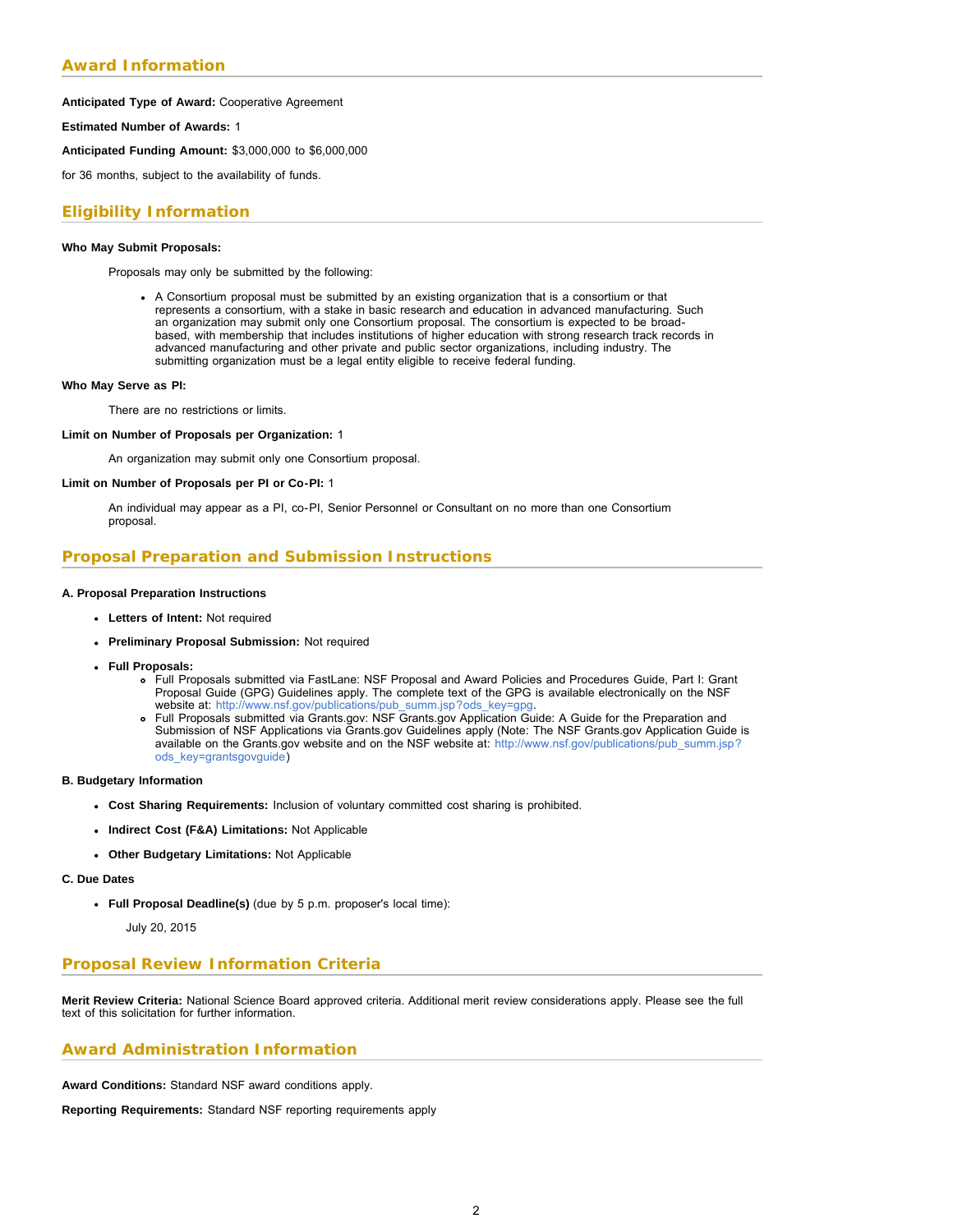# **TABLE OF CONTENTS**

#### **[Summary of Program Requirements](#page-0-0)**

- I. **[Introduction](#page-2-0)**
- II. **[Program Description](#page-2-1)**
- III. **[Award Information](#page-3-0)**
- IV. **[Eligibility Information](#page-3-1)**

#### V. **[Proposal Preparation and Submission Instructions](#page-4-0)**

- A. [Proposal Preparation Instructions](#page-4-0)
- B. [Budgetary Information](#page-4-1)
- C. [Due Dates](#page-4-2)
- D. [FastLane/Grants.gov Requirements](#page-4-3)

#### VI. **[NSF Proposal Processing and Review Procedures](#page-5-0)**

- A. [Merit Review Principles and Criteria](#page-5-1)
- B. [Review and Selection Process](#page-6-0)

#### VII. **[Award Administration Information](#page-7-0)**

- A. [Notification of the Award](#page-7-1)
- B. [Award Conditions](#page-7-2)
- C. [Reporting Requirements](#page-7-3)

#### VIII. **[Agency Contacts](#page-7-4)**

IX. **[Other Information](#page-8-0)**

# <span id="page-2-0"></span>**I. INTRODUCTION**

The June 2011 report of the President's Council of Advisors on Science and Technology (PCAST), Report to the President on Ensuring American Leadership in Advanced Manufacturing defines advanced manufacturing as follows:

*Advanced manufacturing is a family of activities that (a) depend on the use and coordination of information, automation, computation, software, sensing, and networking, and/or (b) make use of cutting edge materials and emerging capabilities enabled by the physical and biological sciences, for example nanotechnology, chemistry, and biology. It involves both new ways to manufacture existing products, and the manufacture of new products emerging from new advanced technologies.*

Recommendation #2 of Accelerating U.S Advanced Manufacturing, the October 2104 report to the President produced by the Steering Committee of the Advanced Manufacturing Partnership 2.0 (AMP 2.0) for PCAST, calls for the creation of an Advanced Manufacturing Advisory Consortium to provide coordinated private sector input on national advanced manufacturing technology research and development priorities. The report stresses the importance of effective communication and research coordination between the public and private sectors and access to top industry technologists to federal efforts to advance U.S. strengths in pre competitive manufacturing. It recommends that a continuous mechanism for research coordination across the public and private sectors, with expert input from industry and academia, be established to provide detailed, coordinated input on nascent opportunities and priorities in manufacturing that can shape national U.S. technology priorities and investments at all stages of technology development. It is intended that the Consortium for Advanced Manufacturing Foresights will both coordinate with and serve the Advanced Manufacturing National Program Office (AMNPO) of NIST, the President's National Science and Technology Council (NSTC), and key federal research and development agencies by providing information for formulating and feedback on the federal government's advanced manufacturing research and development priorities, thereby helping to advance the linkage of strategies for advanced manufacturing to an overall R&D strategy.

### <span id="page-2-1"></span>**II. PROGRAM DESCRIPTION**

The National Science Foundation (NSF), with support from the National Institute of Standards and Technology (NIST), is calling for the advanced manufacturing research community to unite in the establishment of the Consortium for Advanced Manufacturing Foresights (the "Consortium"). NSF is the program lead and is solely responsible for administration of the solicitation and the resulting award. NIST, acting on behalf of the Advanced Manufacturing National Program Office, is the program co-sponsor with NSF and provides financial and administrative support to NSF. The Consortium will:

- Embrace all fields of advanced manufacturing, including emerging areas and areas overlapping with other disciplines.
- Serve as a catalyst and enabler for and give a voice to the national advanced manufacturing research community in shaping the future of advanced manufacturing.
- Consider issues, challenges and opportunities facing U.S. advanced manufacturing, and source novel and unanticipated perspectives on technology priorities that can inform both the broad advanced manufacturing community and agency work.
- Provide a resource for rapid response expert advice to help inform cross-cutting federal research and development initiatives in advanced manufacturing. It is anticipated that these responses might be provided within from several days for simple informational items to several months for more complex issues.
- Serve as an intermediary for the Administration in soliciting the input of the broader manufacturing community and supply chains on technology strategies.

In fulfilling its roles, the Consortium will:

Enable the advanced manufacturing community to communicate to a broad audience the myriad ways in which advances in manufacturing will create a brighter future and encourage the alignment of advanced manufacturing research with pressing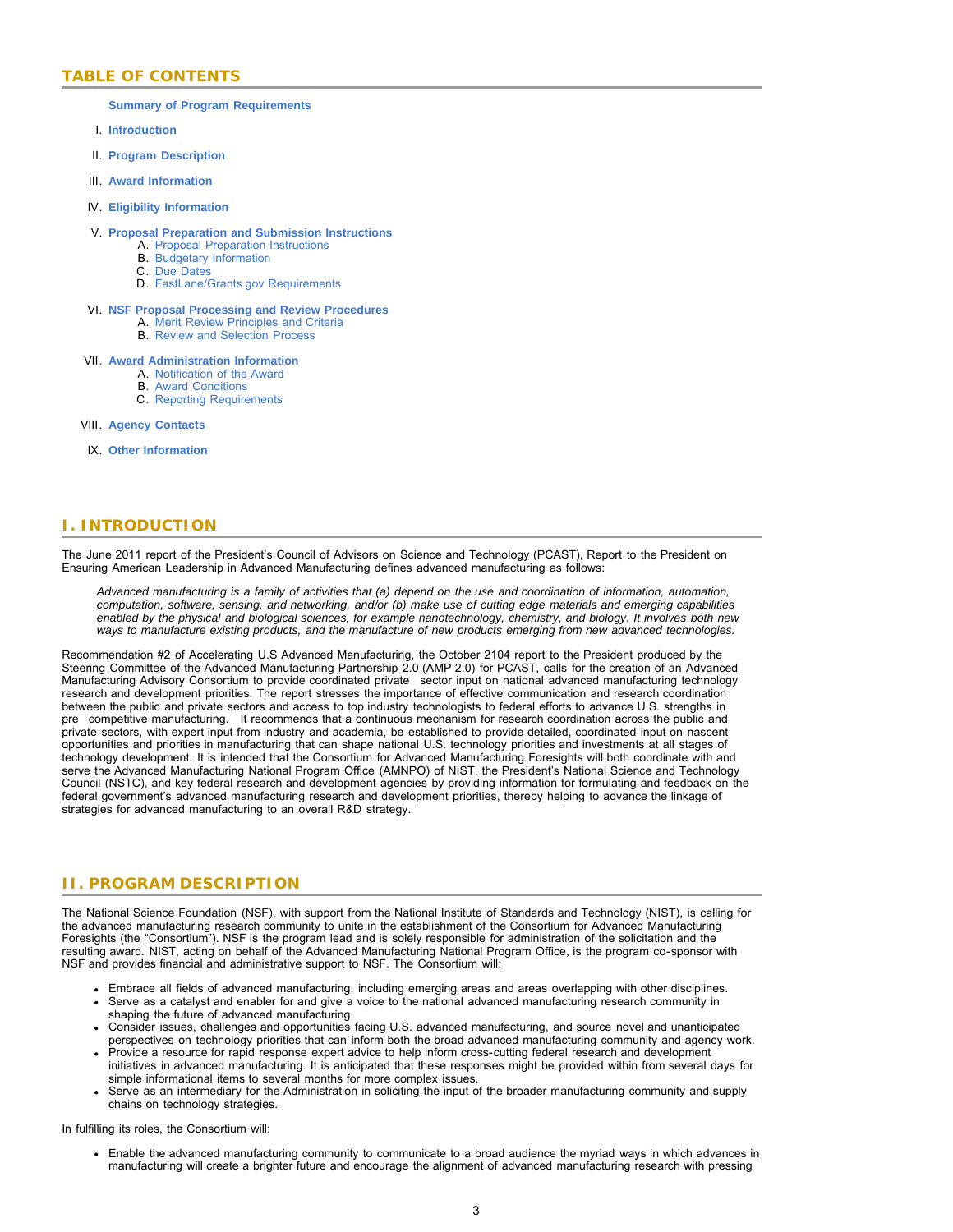national priorities and national challenges.

- Facilitate the generation of visions for advanced manufacturing research and education and communicate them to a wide range of stakeholders.
- Provide flexible mechanisms that allow single or multiple federal agencies to sponsor and participate in studies of specific agency interest.
- Respond to federal agency requests and identify key technology challenges facing the private sector.
- Convene experts from U.S. industry and academia to consider issues, challenges, and opportunities in advanced manufacturing.
- Form focus teams to "deep dive" into particular technology areas.
- Engage experts from the private sector (industry and academia), with the support of and participation from federal agency leadership.
- Provide input to the federal government and engage with advisory committees and groups consistent with law and regulations, as appropriate for a body that is not chartered under the Federal Advisory Committee Act (FACA).

The Consortium may also be tasked with organizing and conducting activities that incorporate community outreach, such as advanced manufacturing national summits or regional workshops. It is expected that Consortium activities will employ, leverage or be co-located with events of other study groups, regional/national trade associations, or professional societies when it is efficient to do so. Activities can also be undertaken in cooperation with Manufacturing Innovation Institutes, to provide focused industry expertise from and visibility to the Institutes.

The following items are outside the Consortium's scope:

- Assessment of U.S. policy with respect to manufacturing. Such policy recommendations must be rendered by a FACAcompliant advisory committee.
- Coordination of federal agency programs. Such coordination will be provided within the structure of the National Science and Technology Council.
- Funds from this award may not be used for lobbying activities.

Financial support provided under this solicitation is for the base operations of the Consortium only and will be provided by NSF and NIST. While this solicitation will be fully responsive to the mechanisms and structures proposed to implement the desired roles of the Consortium, base support is expected to provide, at a minimum, for:

- Establishment and maintenance of a standing committee that will meet at least two times per year and whose members can be called upon for advice and to support the recruitment, guidance, and oversight of rapid response studies.
- Seed funding for accepting and developing responses to inquiries from federal agencies, offices, councils or working groups.
- The conduct of activities for which the requested response time frame does not allow for the identification of funding sources in advance.
- Operational support, staff and related expenses for management of logistics and the recruitment of experts.

The Consortium will be expected to secure funding for individual studies from interested U. S. Government Agencies, either single or multiple agencies. NSF and NIST will coordinate oversight of the studies with the participation of other interested agencies.

The awardee must maintain and will publish up-to-date accomplishments and activities on a dedicated Consortium website.

### <span id="page-3-0"></span>**III. AWARD INFORMATION**

**Anticipated Type of Award:** Cooperative Agreement

#### **Estimated Number of Awards:** 1

**Anticipated Funding Amount:** \$3,000,000 to \$6,000,000 for 36 months, subject to the availability of funds.

### <span id="page-3-1"></span>**IV. ELIGIBILITY INFORMATION**

#### **Who May Submit Proposals:**

Proposals may only be submitted by the following:

A Consortium proposal must be submitted by an existing organization that is a consortium or that represents a consortium, with a stake in basic research and education in advanced manufacturing. Such an organization may submit only one Consortium proposal. The consortium is expected to be broadbased, with membership that includes institutions of higher education with strong research track records in advanced manufacturing and other private and public sector organizations, including industry. The submitting organization must be a legal entity eligible to receive federal funding.

#### **Who May Serve as PI:**

There are no restrictions or limits.

#### **Limit on Number of Proposals per Organization:** 1

An organization may submit only one Consortium proposal.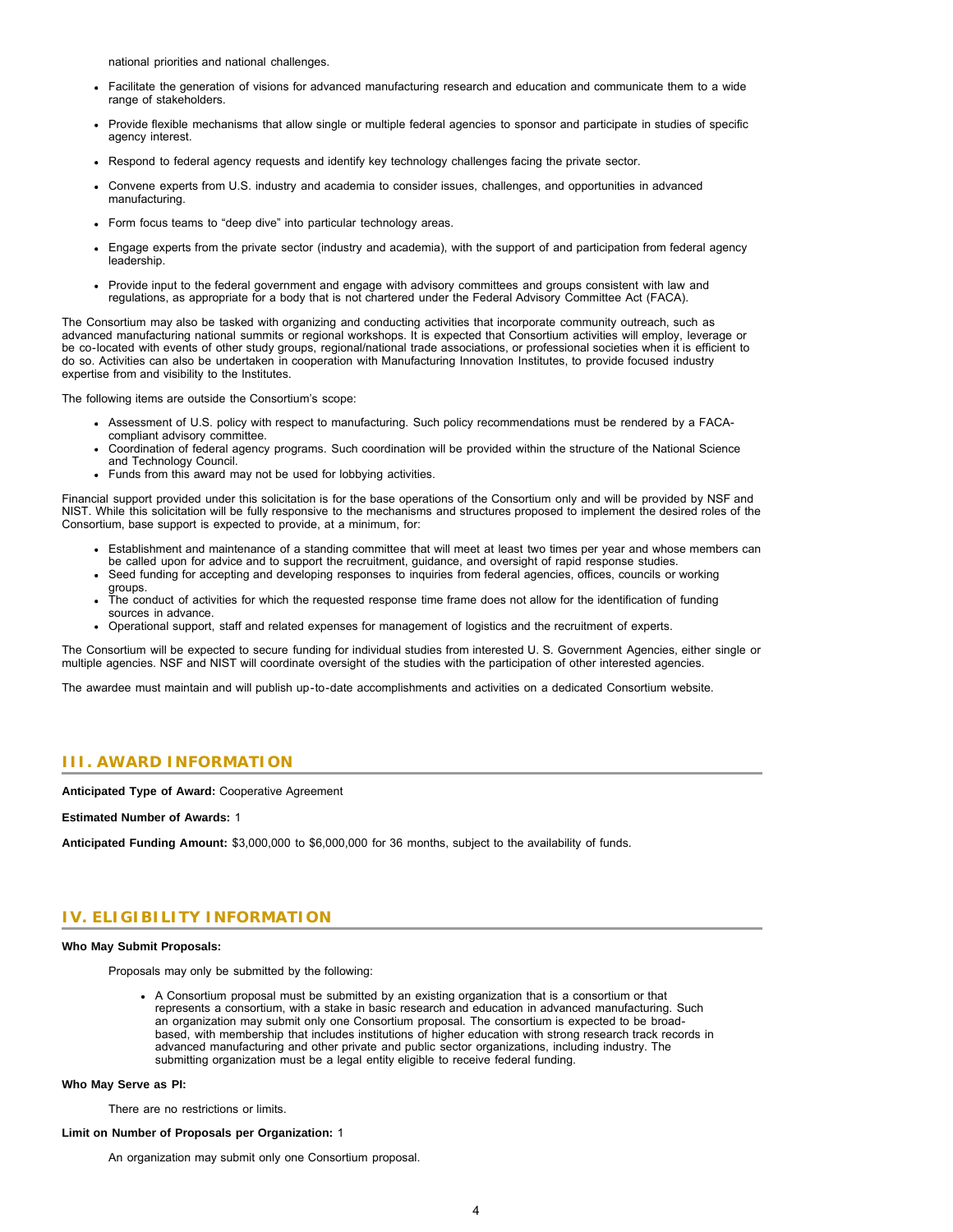#### **Limit on Number of Proposals per PI or Co-PI:** 1

An individual may appear as a PI, co-PI, Senior Personnel or Consultant on no more than one Consortium proposal.

#### **Additional Eligibility Info:**

# <span id="page-4-0"></span>**V. PROPOSAL PREPARATION AND SUBMISSION INSTRUCTIONS**

# **A. Proposal Preparation Instructions**

**Full Proposal Preparation Instructions:** Proposers may opt to submit proposals in response to this Program Solicitation via Grants.gov or via the NSF FastLane system.

- Full proposals submitted via FastLane: Proposals submitted in response to this program solicitation should be prepared and submitted in accordance with the general guidelines contained in the NSF Grant Proposal Guide (GPG). The complete text of the GPG is available electronically on the NSF website at: [http://www.nsf.gov/publications/pub\\_summ.jsp?ods\\_key=gpg.](http://www.nsf.gov/publications/pub_summ.jsp?ods_key=gpg) Paper copies of the GPG may be obtained from the NSF Publications Clearinghouse, telephone (703) 292-7827 or by email from [nsfpubs@nsf.gov.](mailto:nsfpubs@nsf.gov) Proposers are reminded to identify this program solicitation number in the program solicitation block on the NSF Cover Sheet For Proposal to the National Science Foundation. Compliance with this requirement is critical to determining the relevant proposal processing guidelines. Failure to submit this information may delay processing.
- Full proposals submitted via Grants.gov: Proposals submitted in response to this program solicitation via Grants.gov should be prepared and submitted in accordance with the NSF Grants.gov Application Guide: A Guide for the Preparation and Submission of NSF Applications via Grants.gov. The complete text of the NSF Grants.gov Application Guide is available on the Grants.gov website and on the NSF website at: ([http://www.nsf.gov/publications/pub\\_summ.jsp?](http://www.nsf.gov/publications/pub_summ.jsp?ods_key=grantsgovguide) [ods\\_key=grantsgovguide\)](http://www.nsf.gov/publications/pub_summ.jsp?ods_key=grantsgovguide). To obtain copies of the Application Guide and Application Forms Package, click on the Apply tab on the Grants.gov site, then click on the Apply Step 1: Download a Grant Application Package and Application Instructions link and enter the funding opportunity number, (the program solicitation number without the NSF prefix) and press the Download Package button. Paper copies of the Grants.gov Application Guide also may be obtained from the NSF Publications Clearinghouse, telephone (703) 292-7827 or by e-mail from [nsfpubs@nsf.gov.](mailto:nsfpubs@nsf.gov)

See Chapter II.C.2 of the [GPG](http://www.nsf.gov/publications/pub_summ.jsp?ods_key=gpg) for guidance on the required sections of a full research proposal submitted to NSF. Please note that the proposal preparation instructions provided in this program solicitation may deviate from the GPG instructions.

For this solicitation, the following supplementary guidance is provided:

Proposers are encouraged to engage the broadest range of stakeholders, including members representing academic,industrial, and other types of organizations.

#### **Project Description**

The Project Description section must not exceed 15 pages and must conform with the requirements of the NSF Grant Program Guide, NSF 15-1: http://www.nsf.gov/publications/pub\_summ.jsp?ods\_key=gpg\_The **Consortium Management Plan** and **Organizational Structure and Project Staffing** sections described below are included in the Project Description and are included in the 15-page limitation.

**Consortium Management Plan:** Provide a detailed Consortium management plan, including schedule and milestones, to establish the Consortium as an effective community proxy for the advanced manufacturing research community. Describe the activities the Consortium will undertake to identify and secure funding for promising advanced manufacturing-related studies to enable largescale, systems-level research in advanced manufacturing and provide plans for education, workforce development, and outreach activities.

**Organizational Structure and Project Staffing**: Describe the broad-based membership of the consortium, developed to ensure that the broad research interests of the advanced manufacturing community, including academe, government and industry, are represented. Discuss the administrative and organizational structure of the Consortium, including any necessary advisory, administrative and expert support activities, and the Consortium's relationship to the proposing organization. Describe the experience of the submitting institution in managing projects of a similar nature. Describe the relevant qualifications of the PI, Co-PI, and other senior personnel. Describe the roles of subawardees (if any) and consultants (if any).

**Supplementary Document:** Provide, as a supplementary document, a table that describes the following for each member of the management team, including all subawardees and consultants: name, administrative position/project title, activities assigned, and responsibilities for achievement of key milestones and outcomes. This table does not count towards the 15-page limitation.

# <span id="page-4-1"></span>**B. Budgetary Information**

**Cost Sharing:** Inclusion of voluntary committed cost sharing is prohibited

## <span id="page-4-2"></span>**C. Due Dates**

**Full Proposal Deadline(s)** (due by 5 p.m. proposer's local time):

July 20, 2015

## <span id="page-4-3"></span>**D. FastLane/Grants.gov Requirements**

**For Proposals Submitted Via FastLane:**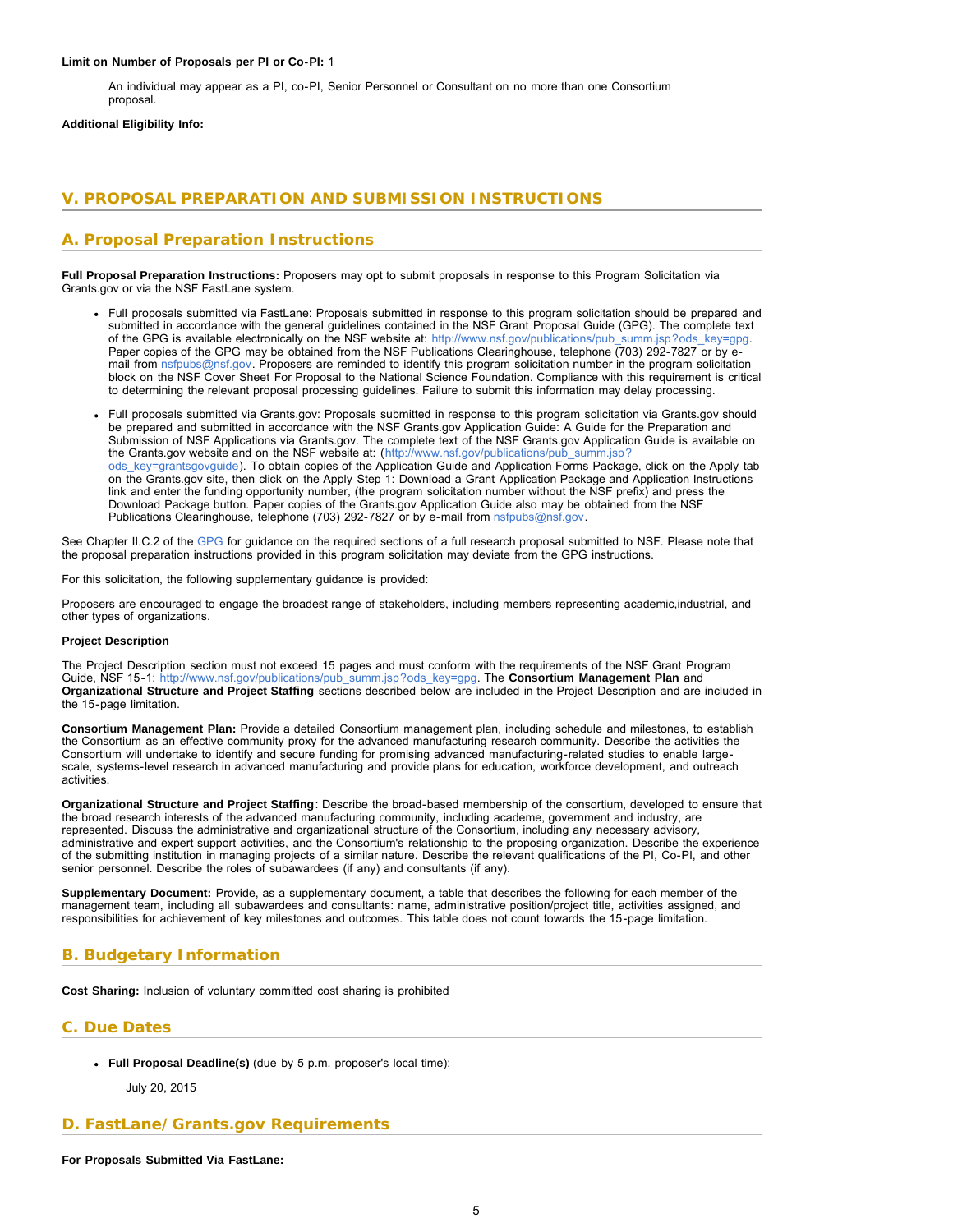To prepare and submit a proposal via FastLane, see detailed technical instructions available at: [https://www.fastlane.nsf.gov/a1/newstan.htm.](https://www.fastlane.nsf.gov/a1/newstan.htm) For FastLane user support, call the FastLane Help Desk at 1-800- 673-6188 or e-mail [fastlane@nsf.gov.](mailto:fastlane@nsf.gov) The FastLane Help Desk answers general technical questions related to the use of the FastLane system. Specific questions related to this program solicitation should be referred to the NSF program staff contact(s) listed in Section VIII of this funding opportunity.

#### **For Proposals Submitted Via Grants.gov:**

Before using Grants.gov for the first time, each organization must register to create an institutional profile. Once registered, the applicant's organization can then apply for any federal grant on the Grants.gov website. Comprehensive information about using Grants.gov is available on the Grants.gov Applicant Resources webpage: [http://www.grants.gov/web/grants/applicants.html.](http://www.grants.gov/web/grants/applicants.html) In addition, the NSF Grants.gov Application Guide (see link in Section V.A) provides instructions regarding the technical preparation of proposals via Grants.gov. For Grants.gov user support, contact the Grants.gov Contact Center at 1-800-518-4726 or by email: [support@grants.gov](mailto:support@grants.gov). The Grants.gov Contact Center answers general technical questions related to the use of Grants.gov. Specific questions related to this program solicitation should be referred to the NSF program staff contact(s) listed in Section VIII of this solicitation.

*Submitting the Proposal:* Once all documents have been completed, the Authorized Organizational Representative (AOR) must submit the application to Grants.gov and verify the desired funding opportunity and agency to which the application is submitted. The AOR must then sign and submit the application to Grants.gov. The completed application will be transferred to the NSF FastLane system for further processing.

Proposers that submitted via FastLane are strongly encouraged to use FastLane to verify the status of their submission to NSF. For proposers that submitted via Grants.gov, until an application has been received and validated by NSF, the Authorized Organizational Representative may check the status of an application on Grants.gov. After proposers have received an e-mail notification from NSF, Research.gov should be used to check the status of an application.

# <span id="page-5-0"></span>**VI. NSF PROPOSAL PROCESSING AND REVIEW PROCEDURES**

Proposals received by NSF are assigned to the appropriate NSF program for acknowledgement and, if they meet NSF requirements, for review. All proposals are carefully reviewed by a scientist, engineer, or educator serving as an NSF Program Officer, and usually by three to ten other persons outside NSF either as *ad hoc* reviewers, panelists, or both, who are experts in the particular fields represented by the proposal. These reviewers are selected by Program Officers charged with oversight of the review process. Proposers are invited to suggest names of persons they believe are especially well qualified to review the proposal and/or persons they would prefer not review the proposal. These suggestions may serve as one source in the reviewer selection process at the Program Officer's discretion. Submission of such names, however, is optional. Care is taken to ensure that reviewers have no conflicts of interest with the proposal. In addition, Program Officers may obtain comments from site visits before recommending final action on proposals. Senior NSF staff further review recommendations for awards. A flowchart that depicts the entire NSF proposal and award process (and associated timeline) is included in the GPG as [Exhibit III-1](http://www.nsf.gov/pubs/policydocs/pappguide/nsf14001/gpg_3ex1.pdf).

A comprehensive description of the Foundation's merit review process is available on the NSF website at: http://nsf.gov/bfa/dias/policy/merit\_review/

Proposers should also be aware of core strategies that are essential to the fulfillment of NSF's mission, as articulated in *[Investing in](http://www.nsf.gov/pubs/2014/nsf14043/nsf14043.pdf) [Science, Engineering, and Education for the Nation's Future: NSF Strategic Plan for 2014-2018](http://www.nsf.gov/pubs/2014/nsf14043/nsf14043.pdf)*. These strategies are integrated in the program planning and implementation process, of which proposal review is one part. NSF's mission is particularly wellimplemented through the integration of research and education and broadening participation in NSF programs, projects, and activities.

One of the strategic objectives in support of NSF's mission is to foster integration of research and education through the programs, projects, and activities it supports at academic and research institutions. These institutions must recruit, train, and prepare a diverse STEM workforce to advance the frontiers of science and participate in the U.S. technology-based economy. NSF's contribution to the national innovation ecosystem is to provide cutting-edge research under the guidance of the Nation's most creative scientists and engineers. NSF also supports development of a strong science, technology, engineering, and mathematics (STEM) workforce by investing in building the knowledge that informs improvements in STEM teaching and learning.

NSF's mission calls for the broadening of opportunities and expanding participation of groups, institutions, and geographic regions that are underrepresented in STEM disciplines, which is essential to the health and vitality of science and engineering. NSF is committed to this principle of diversity and deems it central to the programs, projects, and activities it considers and supports.

# <span id="page-5-1"></span>**A. Merit Review Principles and Criteria**

The National Science Foundation strives to invest in a robust and diverse portfolio of projects that creates new knowledge and enables breakthroughs in understanding across all areas of science and engineering research and education. To identify which projects to support, NSF relies on a merit review process that incorporates consideration of both the technical aspects of a proposed project and its potential to contribute more broadly to advancing NSF's mission "to promote the progress of science; to advance the national health, prosperity, and welfare; to secure the national defense; and for other purposes." NSF makes every effort to conduct a fair, competitive, transparent merit review process for the selection of projects.

#### 1. Merit Review Principles

These principles are to be given due diligence by PIs and organizations when preparing proposals and managing projects, by reviewers when reading and evaluating proposals, and by NSF program staff when determining whether or not to recommend proposals for funding and while overseeing awards. Given that NSF is the primary federal agency charged with nurturing and supporting excellence in basic research and education, the following three principles apply:

- All NSF projects should be of the highest quality and have the potential to advance, if not transform, the frontiers of knowledge.
- NSF projects, in the aggregate, should contribute more broadly to achieving societal goals. These "Broader Impacts" may be accomplished through the research itself, through activities that are directly related to specific research projects, or through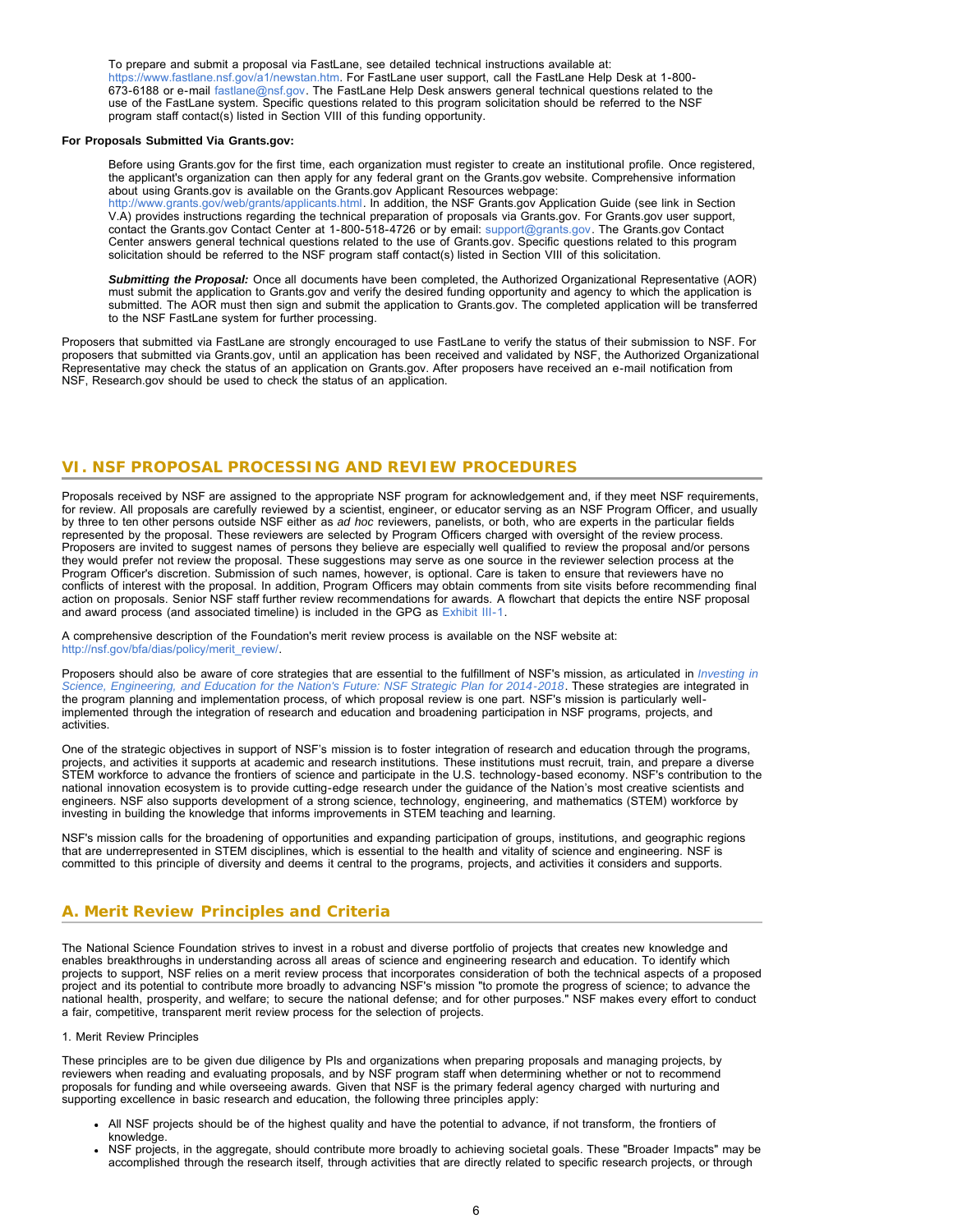activities that are supported by, but are complementary to, the project. The project activities may be based on previously established and/or innovative methods and approaches, but in either case must be well justified.

Meaningful assessment and evaluation of NSF funded projects should be based on appropriate metrics, keeping in mind the likely correlation between the effect of broader impacts and the resources provided to implement projects. If the size of the activity is limited, evaluation of that activity in isolation is not likely to be meaningful. Thus, assessing the effectiveness of these activities may best be done at a higher, more aggregated, level than the individual project.

With respect to the third principle, even if assessment of Broader Impacts outcomes for particular projects is done at an aggregated level, PIs are expected to be accountable for carrying out the activities described in the funded project. Thus, individual projects should include clearly stated goals, specific descriptions of the activities that the PI intends to do, and a plan in place to document the outputs of those activities.

These three merit review principles provide the basis for the merit review criteria, as well as a context within which the users of the criteria can better understand their intent.

#### 2. Merit Review Criteria

All NSF proposals are evaluated through use of the two National Science Board approved merit review criteria. In some instances, however, NSF will employ additional criteria as required to highlight the specific objectives of certain programs and activities.

The two merit review criteria are listed below. **Both** criteria are to be given **full consideration** during the review and decisionmaking processes; each criterion is necessary but neither, by itself, is sufficient. Therefore, proposers must fully address both criteria. ([GPG Chapter II.C.2.d.i.](http://www.nsf.gov/pubs/policydocs/pappguide/nsf15001/gpg_2.jsp#IIC2di) contains additional information for use by proposers in development of the Project Description section of the proposal.) Reviewers are strongly encouraged to review the criteria, including [GPG Chapter II.C.2.d.i.,](http://www.nsf.gov/pubs/policydocs/pappguide/nsf15001/gpg_2.jsp#IIC2di) prior to the review of a proposal.

When evaluating NSF proposals, reviewers will be asked to consider what the proposers want to do, why they want to do it, how they plan to do it, how they will know if they succeed, and what benefits could accrue if the project is successful. These issues apply both to the technical aspects of the proposal and the way in which the project may make broader contributions. To that end, reviewers will be asked to evaluate all proposals against two criteria:

- **Intellectual Merit:** The Intellectual Merit criterion encompasses the potential to advance knowledge; and
- **Broader Impacts:** The Broader Impacts criterion encompasses the potential to benefit society and contribute to the achievement of specific, desired societal outcomes.

The following elements should be considered in the review for both criteria:

- 1. What is the potential for the proposed activity to
	- a. Advance knowledge and understanding within its own field or across different fields (Intellectual Merit); and b. Benefit society or advance desired societal outcomes (Broader Impacts)?
- 2. To what extent do the proposed activities suggest and explore creative, original, or potentially transformative concepts?
- 3. Is the plan for carrying out the proposed activities well-reasoned, well-organized, and based on a sound rationale? Does the plan incorporate a mechanism to assess success?
- 4. How well qualified is the individual, team, or organization to conduct the proposed activities?
- 5. Are there adequate resources available to the PI (either at the home organization or through collaborations) to carry out the proposed activities?

Broader impacts may be accomplished through the research itself, through the activities that are directly related to specific research projects, or through activities that are supported by, but are complementary to, the project. NSF values the advancement of scientific knowledge and activities that contribute to achievement of societally relevant outcomes. Such outcomes include, but are not limited to: full participation of women, persons with disabilities, and underrepresented minorities in science, technology, engineering, and mathematics (STEM); improved STEM education and educator development at any level; increased public scientific literacy and public engagement with science and technology; improved well-being of individuals in society; development of a diverse, globally competitive STEM workforce; increased partnerships between academia, industry, and others; improved national security; increased economic competitiveness of the United States; and enhanced infrastructure for research and education.

Proposers are reminded that reviewers will also be asked to review the Data Management Plan and the Postdoctoral Researcher Mentoring Plan, as appropriate.

### **Additional Solicitation Specific Review Criteria**

Reviewers will be asked to comment explicitly on the issues discussed below, in the context of each proposal's Intellectual Merit and Broader Impacts.

- How well does the submitting organization represent the broad advanced manufacturing research community, particularly the academic and industrial communities?
- Is the organization and management structure sufficient to meet the project goals? Does the submitting organization have experience with similar types of projects? How qualified are the PI(s) and other named personnel to meet the project goals? Are the milestones and associated activities appropriate?
- Does the proposal present a comprehensive and timely approach to gathering and providing critical information and insights on advanced manufacturing? Are the milestones and associated activities appropriate?
- How well does the proposing team understand current U. S. Government advanced manufacturing research, educational and workforce development activities and priorities? Does the plan adequately incorporate those activities and priorities and include effective mechanisms for obtaining input from and consulting with the community?

# <span id="page-6-0"></span>**B. Review and Selection Process**

Proposals submitted in response to this program solicitation will be reviewed by Ad hoc Review and/or Panel Review, or Reverse Site Review.

The review process will employ a panel and may also employ ad hoc reviews and/or reverse site visits if they are needed to obtain additional information.

Reviewers will be asked to evaluate proposals using two National Science Board approved merit review criteria and, if applicable, additional program specific criteria. A summary rating and accompanying narrative will be completed and submitted by each reviewer. ;The Program Officer assigned to manage the proposal's review will consider the advice of reviewers and will formulate a recommendation.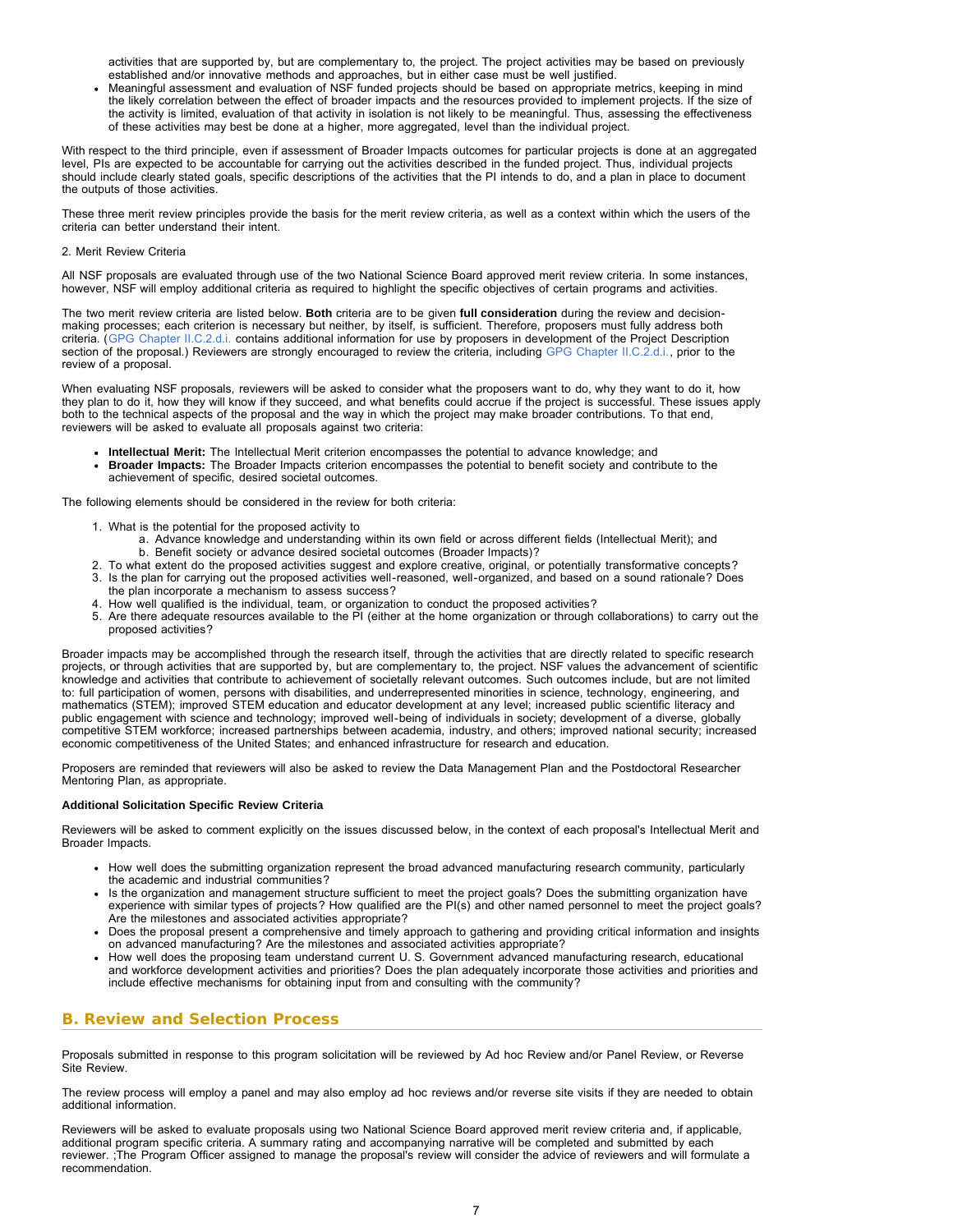After scientific, technical and programmatic review and consideration of appropriate factors, the NSF Program Officer recommends to the cognizant Division Director whether the proposal should be declined or recommended for award. NSF strives to be able to tell applicants whether their proposals have been declined or recommended for funding within six months. Large or particularly complex proposals or proposals from new awardees may require additional review and processing time. The time interval begins on the deadline or target date, or receipt date, whichever is later. The interval ends when the Division Director acts upon the Program Officer's recommendation.

After programmatic approval has been obtained, the proposals recommended for funding will be forwarded to the Division of Grants and Agreements for review of business, financial, and policy implications. After an administrative review has occurred, Grants and Agreements Officers perform the processing and issuance of a grant or other agreement. Proposers are cautioned that only a Grants and Agreements Officer may make commitments, obligations or awards on behalf of NSF or authorize the expenditure of funds. No commitment on the part of NSF should be inferred from technical or budgetary discussions with a NSF Program Officer. A Principal Investigator or organization that makes financial or personnel commitments in the absence of a grant or cooperative agreement signed by the NSF Grants and Agreements Officer does so at their own risk.

Once an award or declination decision has been made, Principal Investigators are provided feedback about their proposals. In all cases, reviews are treated as confidential documents. Verbatim copies of reviews, excluding the names of the reviewers or any reviewer-identifying information, are sent to the Principal Investigator/Project Director by the Program Officer. In addition, the proposer will receive an explanation of the decision to award or decline funding.

### <span id="page-7-0"></span>**VII. AWARD ADMINISTRATION INFORMATION**

### <span id="page-7-1"></span>**A. Notification of the Award**

Notification of the award is made to *the submitting organization* by a Grants Officer in the Division of Grants and Agreements. Organizations whose proposals are declined will be advised as promptly as possible by the cognizant NSF Program administering the program. Verbatim copies of reviews, not including the identity of the reviewer, will be provided automatically to the Principal Investigator. (See Section VI.B. for additional information on the review process.)

### <span id="page-7-2"></span>**B. Award Conditions**

An NSF award consists of: (1) the award notice, which includes any special provisions applicable to the award and any numbered amendments thereto; (2) the budget, which indicates the amounts, by categories of expense, on which NSF has based its support (or otherwise communicates any specific approvals or disapprovals of proposed expenditures); (3) the proposal referenced in the award notice; (4) the applicable award conditions, such as Grant General Conditions (GC-1)\*; or Research Terms and Conditions\* and (5) any announcement or other NSF issuance that may be incorporated by reference in the award notice. Cooperative agreements also are administered in accordance with NSF Cooperative Agreement Financial and Administrative Terms and Conditions (CA-FATC) and the applicable Programmatic Terms and Conditions. NSF awards are electronically signed by an NSF Grants and Agreements Officer and transmitted electronically to the organization via e-mail.

\*These documents may be accessed electronically on NSF's Website at [http://www.nsf.gov/awards/managing/award\\_conditions.jsp?](http://www.nsf.gov/awards/managing/award_conditions.jsp?org=NSF) [org=NSF.](http://www.nsf.gov/awards/managing/award_conditions.jsp?org=NSF) Paper copies may be obtained from the NSF Publications Clearinghouse, telephone (703) 292-7827 or by e-mail from [nsfpubs@nsf.gov.](mailto:nsfpubs@nsf.gov)

More comprehensive information on NSF Award Conditions and other important information on the administration of NSF awards is contained in the NSF *Award & Administration Guide* (AAG) Chapter II, available electronically on the NSF Website at [http://www.nsf.gov/publications/pub\\_summ.jsp?ods\\_key=aag.](http://www.nsf.gov/publications/pub_summ.jsp?ods_key=aag)

## <span id="page-7-3"></span>**C. Reporting Requirements**

For all multi-year grants (including both standard and continuing grants), the Principal Investigator must submit an annual project report to the cognizant Program Officer at least 90 days prior to the end of the current budget period. (Some programs or awards require submission of more frequent project reports). Within 90 days following expiration of a grant, the PI also is required to submit a final project report, and a project outcomes report for the general public.

Failure to provide the required annual or final project reports, or the project outcomes report, will delay NSF review and processing of any future funding increments as well as any pending proposals for all identified PIs and co-PIs on a given award. PIs should examine the formats of the required reports in advance to assure availability of required data.

PIs are required to use NSF's electronic project-reporting system, available through Research.gov, for preparation and submission of annual and final project reports. Such reports provide information on accomplishments, project participants (individual and organizational), publications, and other specific products and impacts of the project. Submission of the report via Research.gov constitutes certification by the PI that the contents of the report are accurate and complete. The project outcomes report also must be prepared and submitted using Research.gov. This report serves as a brief summary, prepared specifically for the public, of the nature and outcomes of the project. This report will be posted on the NSF website exactly as it is submitted by the PI.

More comprehensive information on NSF Reporting Requirements and other important information on the administration of NSF awards is contained in the NSF *Award & Administration Guide* (AAG) Chapter II, available electronically on the NSF Website at [http://www.nsf.gov/publications/pub\\_summ.jsp?ods\\_key=aag.](http://www.nsf.gov/publications/pub_summ.jsp?ods_key=aag)

## <span id="page-7-4"></span>**VIII. AGENCY CONTACTS**

*Please note that the program contact information is current at the time of publishing. See program website for any updates to the*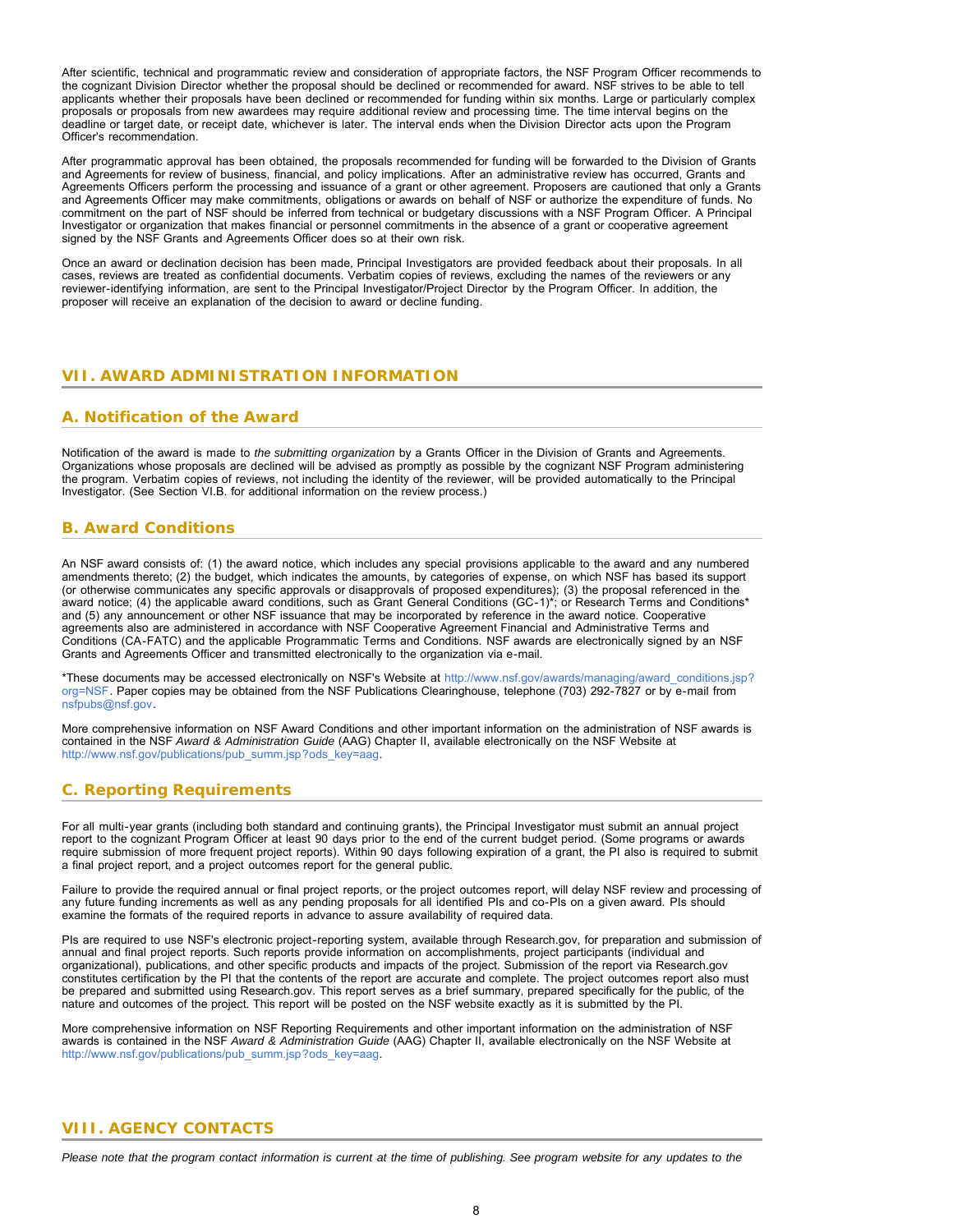#### *points of contact.*

General inquiries regarding this program should be made to:

- Bruce Kramer, NSF, 545.01, telephone: (703) 292-5348, email: [bkramer@nsf.gov](mailto:bkramer@nsf.gov)
- Michael F. Molnar, NIST, telephone: (301) 869-1150, email: [mike.molnar@nist.gov](mailto:mike.molnar@nist.gov)

For questions related to the use of FastLane, contact:

FastLane Help Desk, telephone: 1-800-673-6188; e-mail: [fastlane@nsf.gov.](mailto:fastlane@nsf.gov)

For questions relating to Grants.gov contact:

Grants.gov Contact Center: If the Authorized Organizational Representatives (AOR) has not received a confirmation message from Grants.gov within 48 hours of submission of application, please contact via telephone: 1-800-518-4726; email: [support@grants.gov.](mailto:support@grants.gov)

# <span id="page-8-0"></span>**IX. OTHER INFORMATION**

The NSF website provides the most comprehensive source of information on NSF Directorates (including contact information), programs and funding opportunities. Use of this website by potential proposers is strongly encouraged. In addition, "NSF Update" is an information-delivery system designed to keep potential proposers and other interested parties apprised of new NSF funding opportunities and publications, important changes in proposal and award policies and procedures, and upcoming NSF [Grants](http://www.nsf.gov/bfa/dias/policy/outreach.jsp) [Conferences.](http://www.nsf.gov/bfa/dias/policy/outreach.jsp) Subscribers are informed through e-mail or the user's Web browser each time new publications are issued that match their identified interests. "NSF Update" also is available on NSF's website at [https://public.govdelivery.com/accounts/USNSF/subscriber/new?topic\\_id=USNSF\\_179.](https://www.nsf.gov/cgi-bin/good-bye?https://public.govdelivery.com/accounts/USNSF/subscriber/new?topic_id=USNSF_179)

Grants.gov provides an additional electronic capability to search for Federal government-wide grant opportunities. NSF funding opportunities may be accessed via this mechanism. Further information on Grants.gov may be obtained at [http://www.grants.gov.](http://www.grants.gov/)

### **ABOUT THE NATIONAL SCIENCE FOUNDATION**

The National Science Foundation (NSF) is an independent Federal agency created by the National Science Foundation Act of 1950, as amended (42 USC 1861-75). The Act states the purpose of the NSF is "to promote the progress of science; [and] to advance the national health, prosperity, and welfare by supporting research and education in all fields of science and engineering."

NSF funds research and education in most fields of science and engineering. It does this through grants and cooperative agreements to more than 2,000 colleges, universities, K-12 school systems, businesses, informal science organizations and other research organizations throughout the US. The Foundation accounts for about one-fourth of Federal support to academic institutions for basic research.

NSF receives approximately 55,000 proposals each year for research, education and training projects, of which approximately 11,000 are funded. In addition, the Foundation receives several thousand applications for graduate and postdoctoral fellowships. The agency operates no laboratories itself but does support National Research Centers, user facilities, certain oceanographic vessels and Arctic and Antarctic research stations. The Foundation also supports cooperative research between universities and industry, US participation in international scientific and engineering efforts, and educational activities at every academic level.

*Facilitation Awards for Scientists and Engineers with Disabilities* provide funding for special assistance or equipment to enable persons with disabilities to work on NSF-supported projects. See Grant Proposal Guide Chapter II, Section D.2 for instructions regarding preparation of these types of proposals.

The National Science Foundation has Telephonic Device for the Deaf (TDD) and Federal Information Relay Service (FIRS) capabilities that enable individuals with hearing impairments to communicate with the Foundation about NSF programs, employment or general information. TDD may be accessed at (703) 292-5090 and (800) 281-8749, FIRS at (800) 877-8339.

The National Science Foundation Information Center may be reached at (703) 292-5111.

The National Science Foundation promotes and advances scientific progress in the United States by competitively awarding grants and cooperative agreements for research and education in the sciences, mathematics, and engineering.

To get the latest information about program deadlines, to download copies of NSF publications, and to access abstracts of awards, visit the NSF Website at [http://www.nsf.gov](http://www.nsf.gov/)

| • Location:                                            | 4201 Wilson Blvd. Arlington, VA 22230 |
|--------------------------------------------------------|---------------------------------------|
| • For General Information<br>(NSF Information Center): | (703) 292-5111                        |
| • TDD (for the hearing-impaired):                      | (703) 292-5090                        |
| • To Order Publications or Forms:                      |                                       |
| Send an e-mail to:                                     | nsfpubs@nsf.gov                       |
| or telephone:                                          | (703) 292-7827                        |
| • To Locate NSF Employees:                             | (703) 292-5111                        |